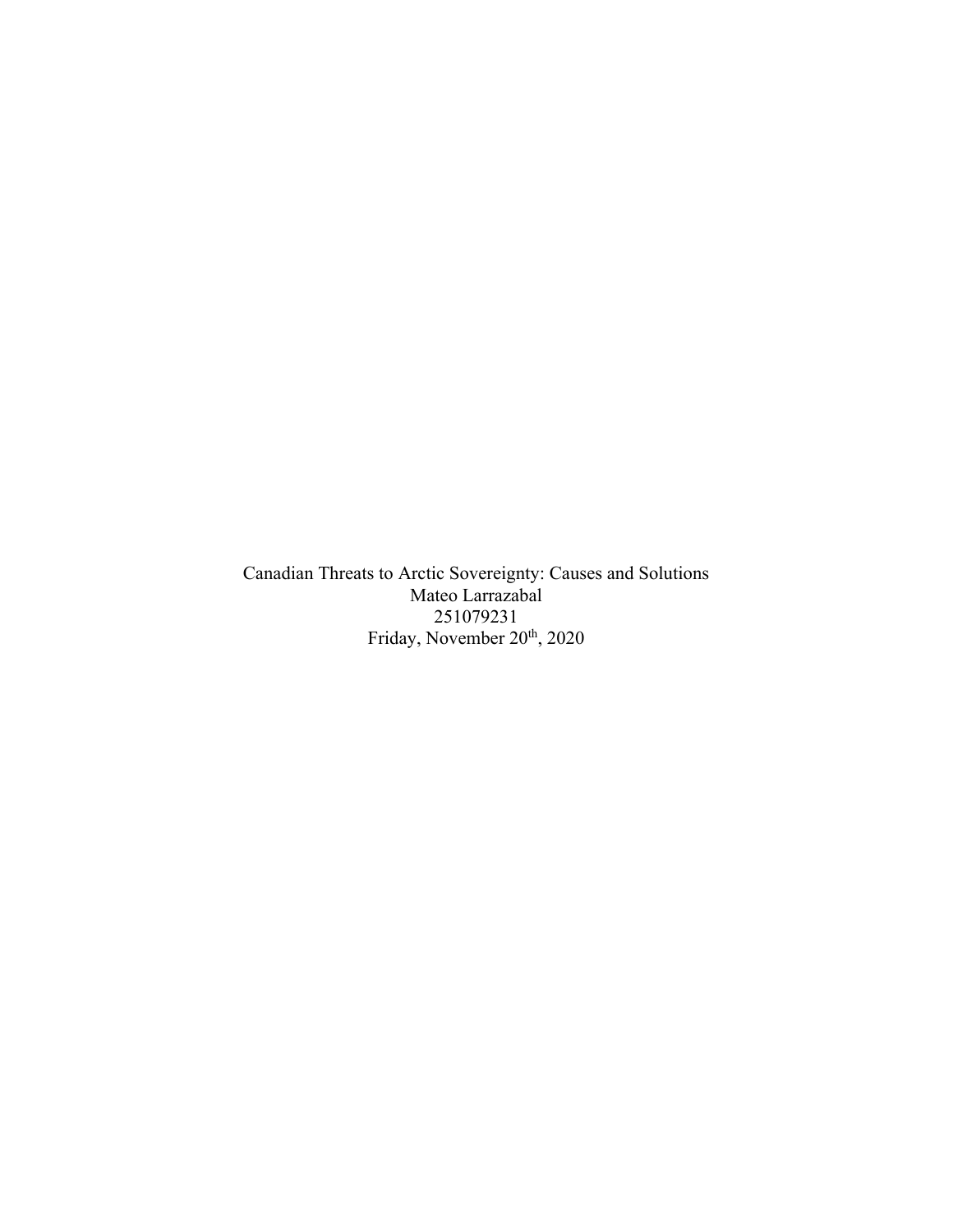Post-Confederation Canada has never needed to defend its borders from a foreign military invasion. However, in recent decades, the Canadian north has grown in geopolitical importance and there are legitimate efforts to undermine the federal government's sovereignty. The sparse arctic population paired with stark inequalities between the north and the south has led to threats to Canadian authority in the arctic. Due to this, the world's superpowers have made advances to gain influence through treaties and international bodies.

This is a key issue that requires more attention due to its potential political, economic, and national security implications. First, the failure of the federal government to improve conditions and empower Northern communities could create friction between the territories and the rest of Canada. Tensions do not contribute to creating national unity and make the task of governing the country more difficult. Secondly, the arctic is a region with great economic potential. It is rich in natural resources, with plentiful mineral and oil deposits. Further, the irreversible damages caused by climate change have created several avenues of opportunity for major economic growth. Lastly, Canada could be at risk from major powers if it were to lose its dominion over the north. A reduced ability to exercise authority may create a position of weakness amongst arctic nations that would harm the country's position in ongoing disputes.

This paper will analyze how Canada's nation-building efforts have resulted in the current threats to its sovereignty. I will argue, analyzing from the lens of modernization theory that the Canadian government has failed to create adequate conditions for strong economic growth and competent local governance in the north, which has weakened its claims in arctic bodies. Followed by this, I will offer potential solutions that seek to alleviate these structural issues and thereby strengthen Canada's position internationally. Finally, I will summarize this paper and offer potential implications for academics and policymakers.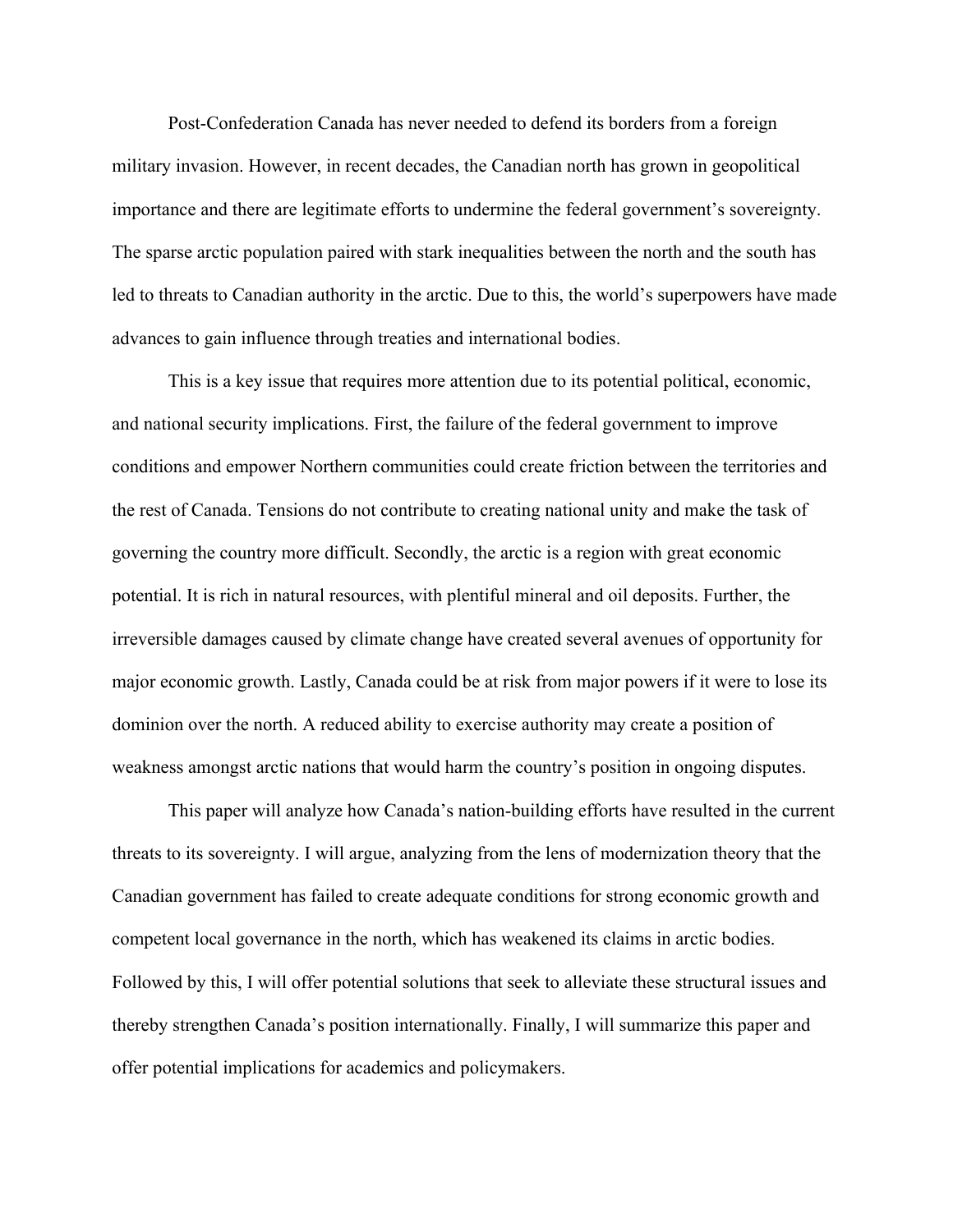## Analytical Framework

The structure from which this issue will be analyzed is based upon regionalism theory. This provides for a comprehensive analysis of the causes behind the north-south divide that has emerged in recent decades. Regionalism consists of the notion that individuals form a mental attachment to the people, institutions, and characteristics of a physical region (Alcantara 2020). This connection develops out of the emergence of visible differences between one area and another (Ibid.). The bond helps create unique political views amongst locals that seek to preserve the distinct identity of their region (Ibid.). Through conventional political campaigning and national bodies, individuals advocate for greater rights and protections for their constituency (Ibid.). There are various theories that attempt to explain this phenomenon. To adequately explain what caused the threats to sovereignty, the modernization theory will be used.

This theory suggests that pre-modern geographic isolation between peoples led to the creation of unique cultures (Ibid.). However, the rise of the nation state created a uniting force that forged connections between regions (Ibid.). Collective security leads to long-term stability and healthy economic growth, encouraging groups to unite as one (Ibid.). As such, the vast majority of countries today encompass a diversity of ethnicities, each with unique cultures and interests. Through nation-building projects, such as national railways and highways, regional differences subside (Ibid.). Due to the creation of bonds between areas, previously major disparities lose their prominence and broader homogenous identities take precedence over existing allegiances (Ibid.). In the case of Canada, the provinces at the time of Confederation had little, if any connections with each other. Delegates at the pre-union conferences openly admitted that there were no existing bonds between the colonies and extolled the virtues of their unique regional identities (Ajzenstat 2003, p.237-239). Rather, the reason for uniting was to ensure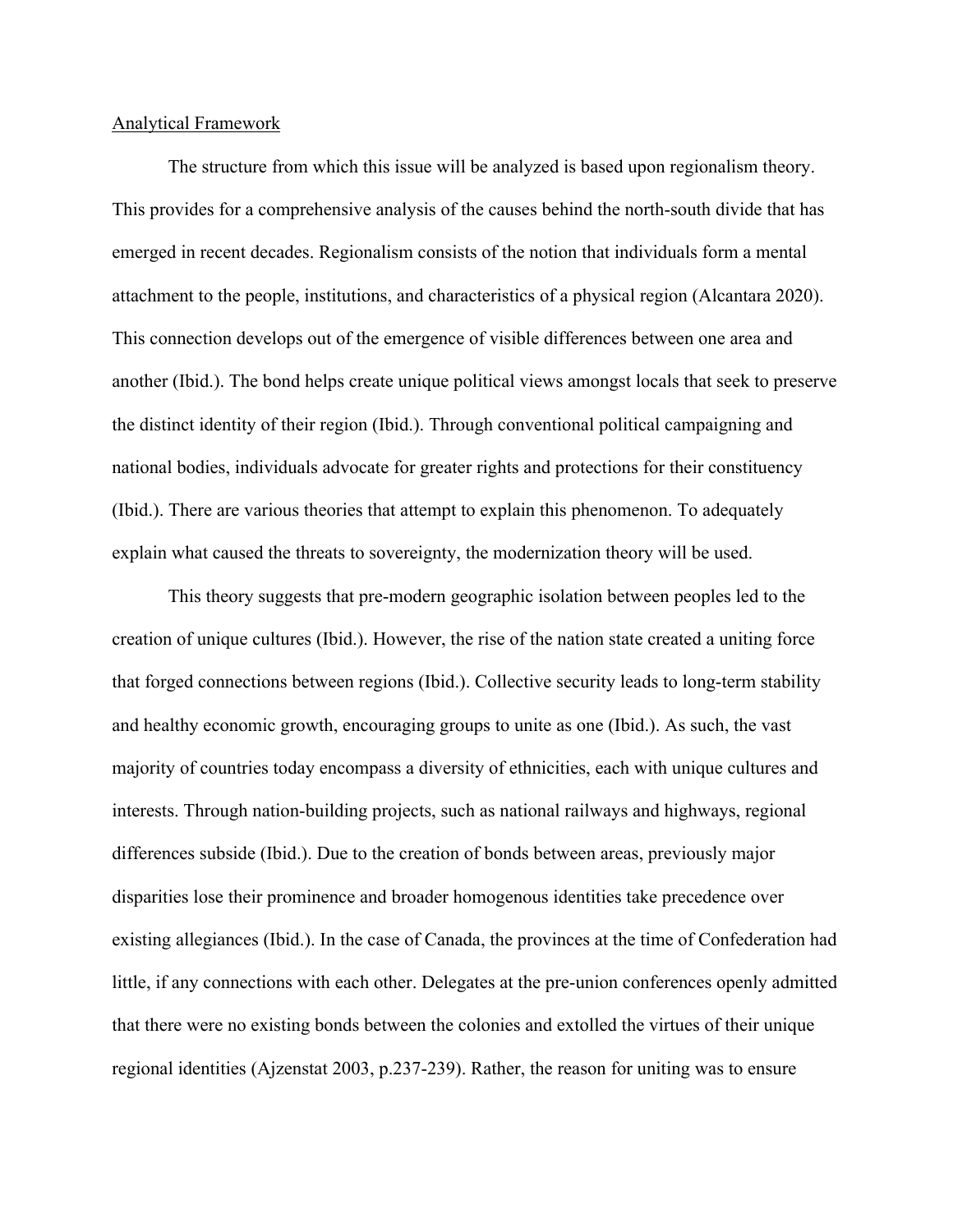stronger economic growth for their constituency and protection from the United States (Ibid., p.243). Prime Ministers have continuously pursued nation-building efforts to maintain stability and allegiance to the federal government. Through railways, highways, and other major legislative achievements, elites have gradually diminished the disjointed sentiment that existed when Canada was born. Long-standing peace and healthy economic growth were key factors that helped create the conditions for a Canadian national identity to form. Given this, one could argue that Canada's history is an example of a successful application of modernization theory. Amid strong subnational identities, the central government has kept the nation united whilst achieving economic growth and sustained stability.

The modernization theory offers the best way to analyze the federal government's approach to developing and integrating the arctic into Canada. The authorities have attempted to replicate the success experienced with uniting the provinces by applying much of the same policies and ideas to the north, such as spending on infrastructure and expanding the welfare state. While previously successful, this combination of initiatives did not account for the unique challenges created by the drastically different conditions of the north. Namely, the lack of infrastructure, harsh climate, and weak local governance are all issues that have delayed largescale growth in the region. The government's policy has exacerbated existing issues and inspired locals into activism, both of which have made the economic and political development of the north more difficult. This perception has the potential to damage Canada in arctic disputes related to territory and resource rights. Given this, the modernization theory will best explain why the north is regarded as a region that is distinct and disconnected by the international community. Further to this, it will aid in pinpointing effective solutions that address the north's various issues and thereby strengthen Canada's claims.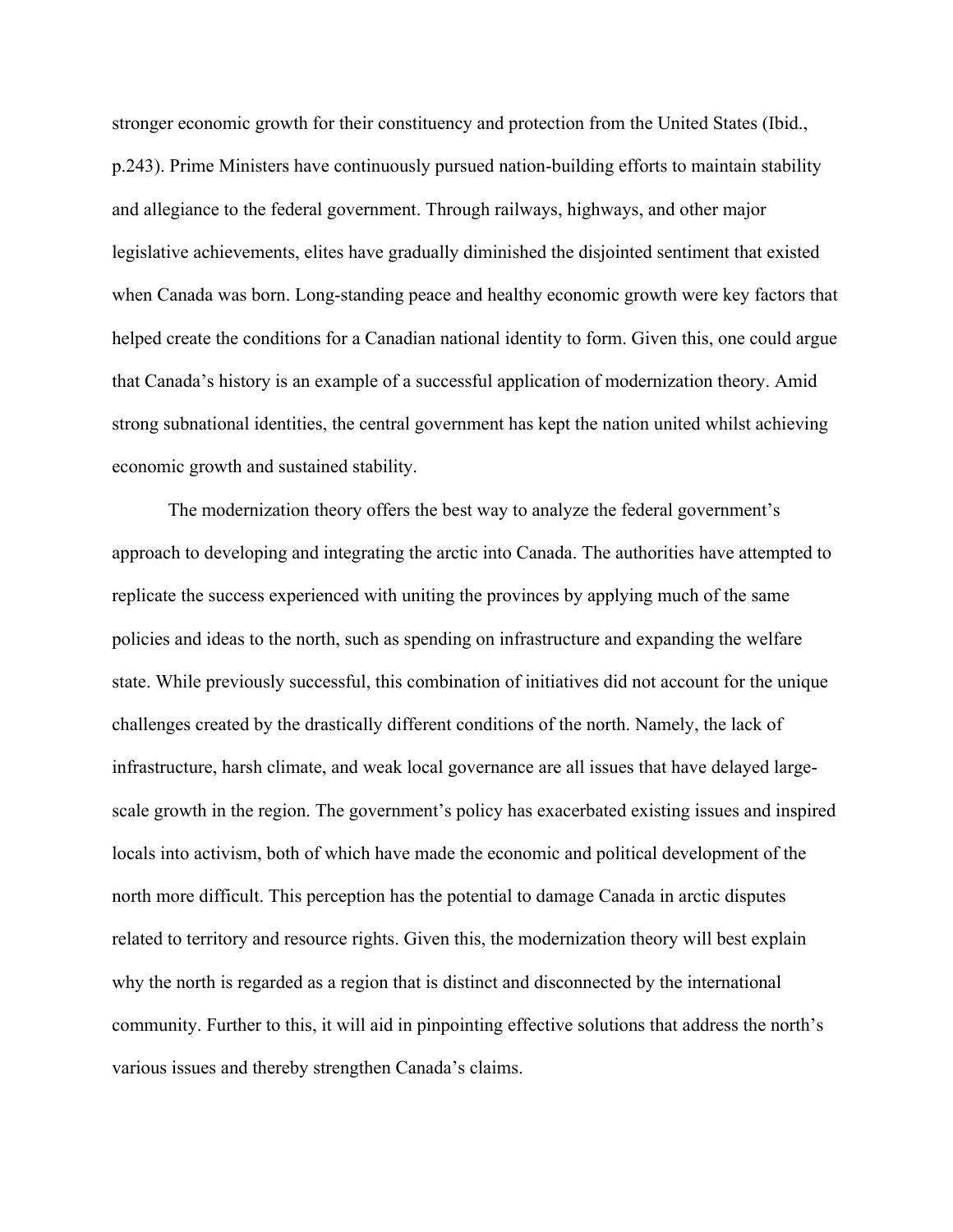Analyzing the causes:

Previously seen as an impenetrable wasteland, the arctic is growing in importance due to climate change, where thawing permafrost could affect the lives of up to four million arctic citizens (Hjort et al. 2018). However, this also opens opportunity for development in the north. Due to limited economic growth and weak local institutions, many states have attempted to exploit this alleged weakness in exercising sovereignty through international bodies to wrest control of Canadian resources. In attempting to replicate its previous success, Canada has diminished the strength of its claims and strained relations between the north and the south.

The northern economy has for years suffered from a lack of growth, with the general consensus from key actors being that it is a vast region rich in resources, ripe for development (Exner-Pirot 2019, p.16). The government has been active in promoting growth, investing billions into supporting the territorial bureaucracy, extending welfare programs to the arctic, and improving infrastructure links (Ibid.). While this has brought positive change in some respects, it has ultimately created a situation wherein the are heavily dependent on the federal government (Ibid.). In the fiscal year of 2019-2020, Nunavut attributed 91% of its budget to transfer payments, with Yukon and the Northwest Territories at 84.2% and 79.8% respectively (Ibid., p.19). The government's attempts to improve northern conditions have only managed to constrain the territories in a financial bind. While historical government investment helped unify the provinces, many northern projects are of little impact due to cost overruns and policy changes. For example, a \$300 million highway from Tuktoyaktuk to Inuvik in Nunavut was completed only after the Trudeau government announced a moratorium on offshore oil exploration in the region, which the highway was meant to support (Ibid., p.18). While it is certainly true that provinces have also suffered from expensive initiatives of low impact, they are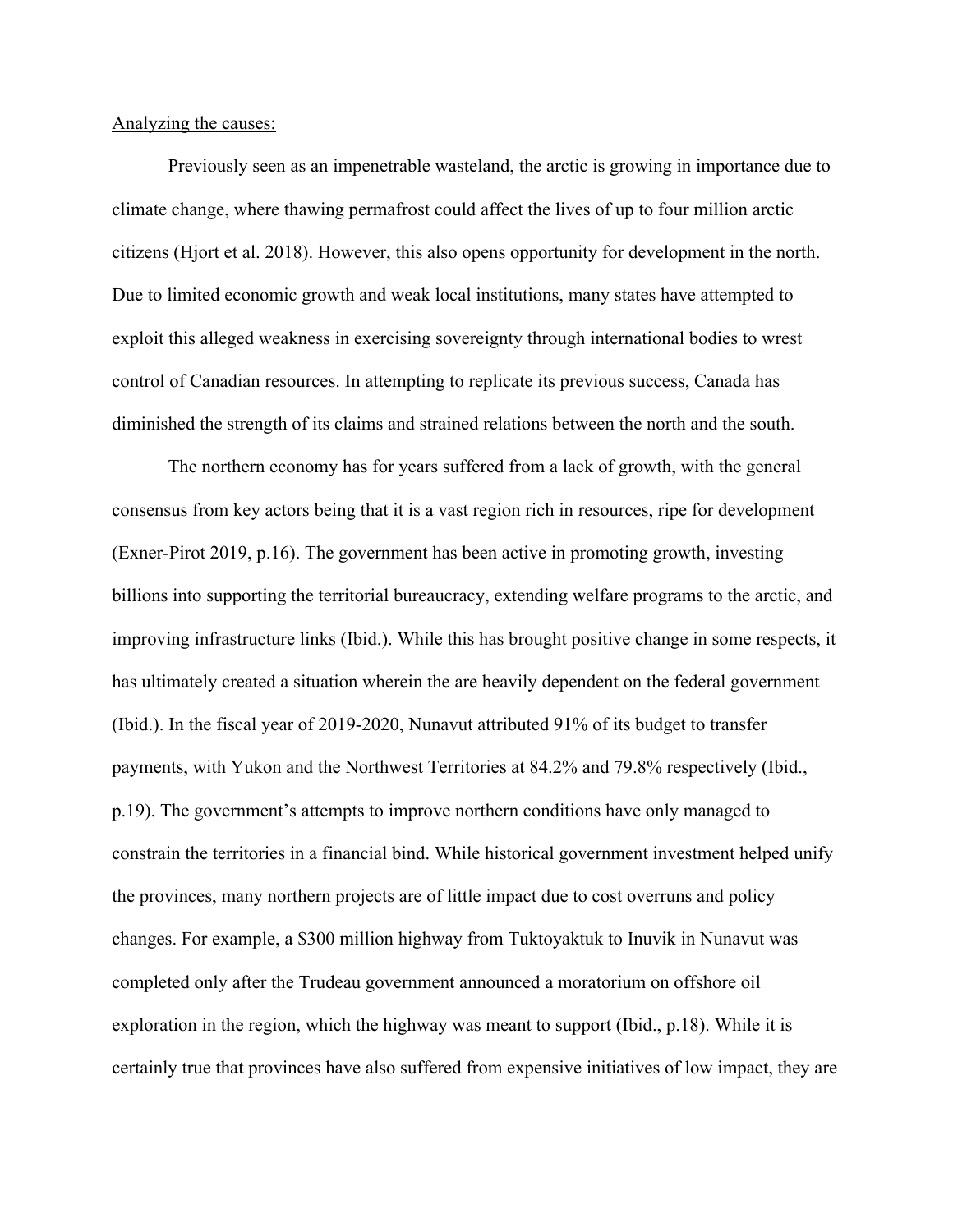not as pronounced and do not depend on their success in the same degree as the territories. Stable jobs with strong wages are almost exclusively found in either the northern public service or in the resource development industry (Ibid., p.17). This has created an unparalleled level of public sector dominance that has seriously damaged entrepreneurship and innovation. Despite the fact that the modernization theory was generally successful in the south, the north's challenges have prevented the replication of said success. Poor leadership supports the narrative that Canada does not effectively exercise its sovereignty in the arctic. Continued failures to address inequalities between the north and the south, which include the territories boasting the lowest life expectancies in the nation, will only diminish Canadian positions internationally (Statistics Canada 2017). Given this, Canada's arctic claims could be strengthened through more focused economic development that improve living conditions and promote diversification.

Politically, one could argue that Canada has made great strides to allow for local selfgovernance in the north. With the establishment of elected governments in the three territories, northerners are empowered to govern themselves and dictate local policy. However, the institutional layout in Canada has created the current situation wherein the arctic does not share the same influence as the south. Whereas provincial governments are guaranteed several powers under the constitution, such as policing, education, and healthcare, territories are capable to govern only to the extent dictated by Parliament. While there has been some devolution, the north is still hamstrung by its limited authority and poor implementation of treaties. A notable case of this is the controversy surrounding the Nunavut Land Claims Agreement of 1993, which at the time of its ratification, was widely applauded as a step forward in indigenous selfgovernance. The government of Canada has received criticism for not implementing provisions, notably paying \$255M in 2015 to Nunavut Tunngavik Inc. (NTI), an Inuit land claims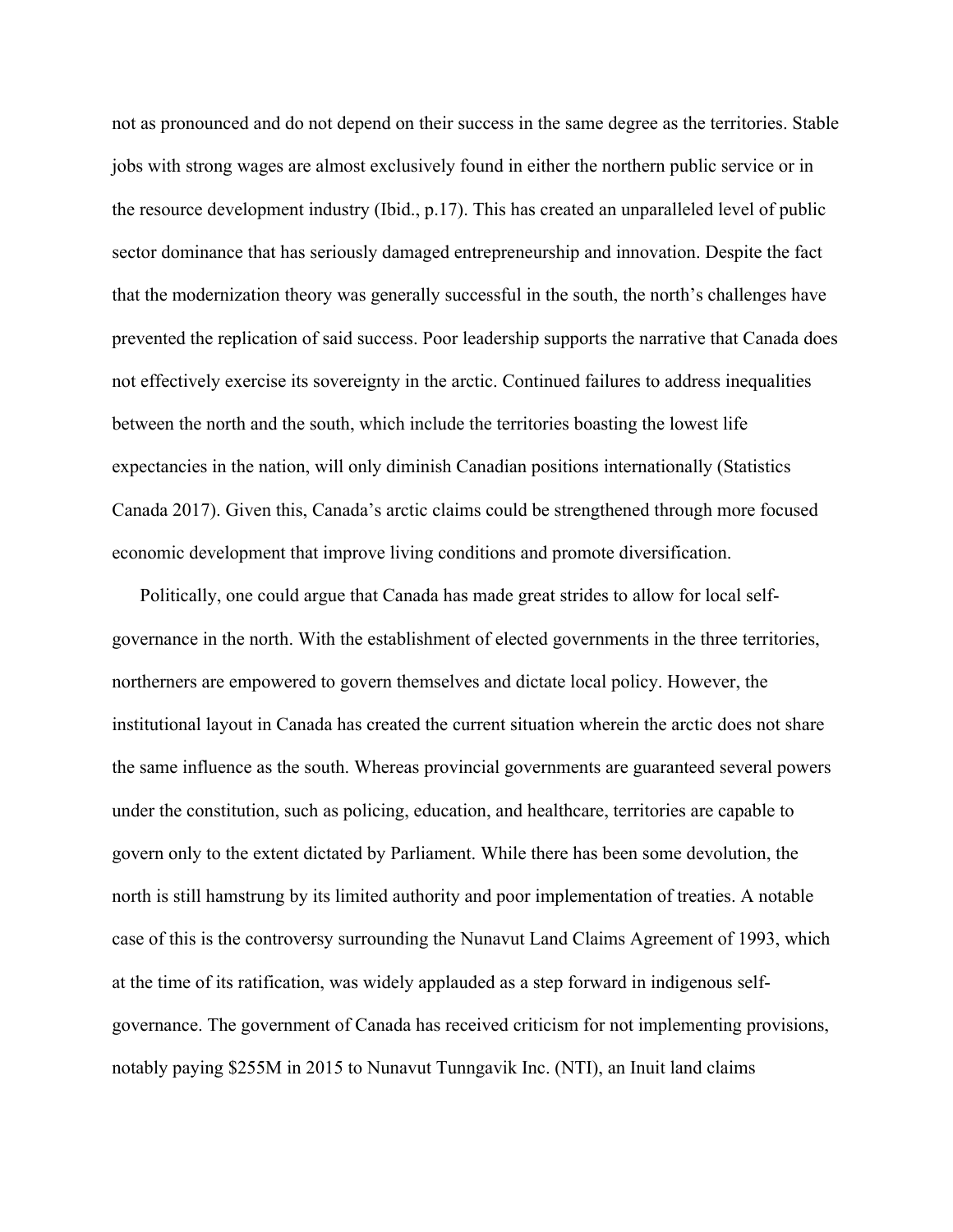organization following a 9-year lawsuit (CBC News 2015). Further to this, several reports have detailed how little change has occurred since the launch of the lawsuit in 2006. Notably, while the Inuit account for 85% of Nunavut's population, they represent only 50% of the local government bureaucracy (NTI 2017). In addition, 70% of teachers are recruited outside of Nunavut, often without a strong proficiency in Inuktitut and an understanding of Inuit traditions (NTI 2017). Given this, the territories appear to serve as nothing more than a northern extension of the federal government. Understood through the lens of modernization theory, one could argue that the initiatives from Parliament foster connections between the north and Ottawa, which aid in solidifying Canadian identity in the arctic. However, this\ has only deepened divides and sparked locals into activism. In failing to adequately implement agreements, Canada is weakening its strongest argument for its claims in the arctic: that of historic Inuit land titles. Territorial governments cannot adequately serve their people without being afforded the requisite powers to act as a force of good in the region. In rectifying this, Canada can embolden its claims through competent local governance that is representative of its constituents.

## Proposing Solutions:

The structural economic imbalances of the north can be addressed with smarter and more efficient government spending. For too long, millions have been squandered on costly projects of little impact. Instead, the federal government should invest in practical, common-sense initiatives that will contribute to improving the quality of life in arctic communities and thereby improve the business environment. For example, outside of Yellowknife and Whitehorse, communities are not connected to a grid and rely on independent fossil fuel sources (Poushinsky & Alvarez 2019, p.4). Further, the north is notorious for having poor internet connectivity relative to the rest of the country (Ibid.). Building northern high-speed internet allows for greater connectivity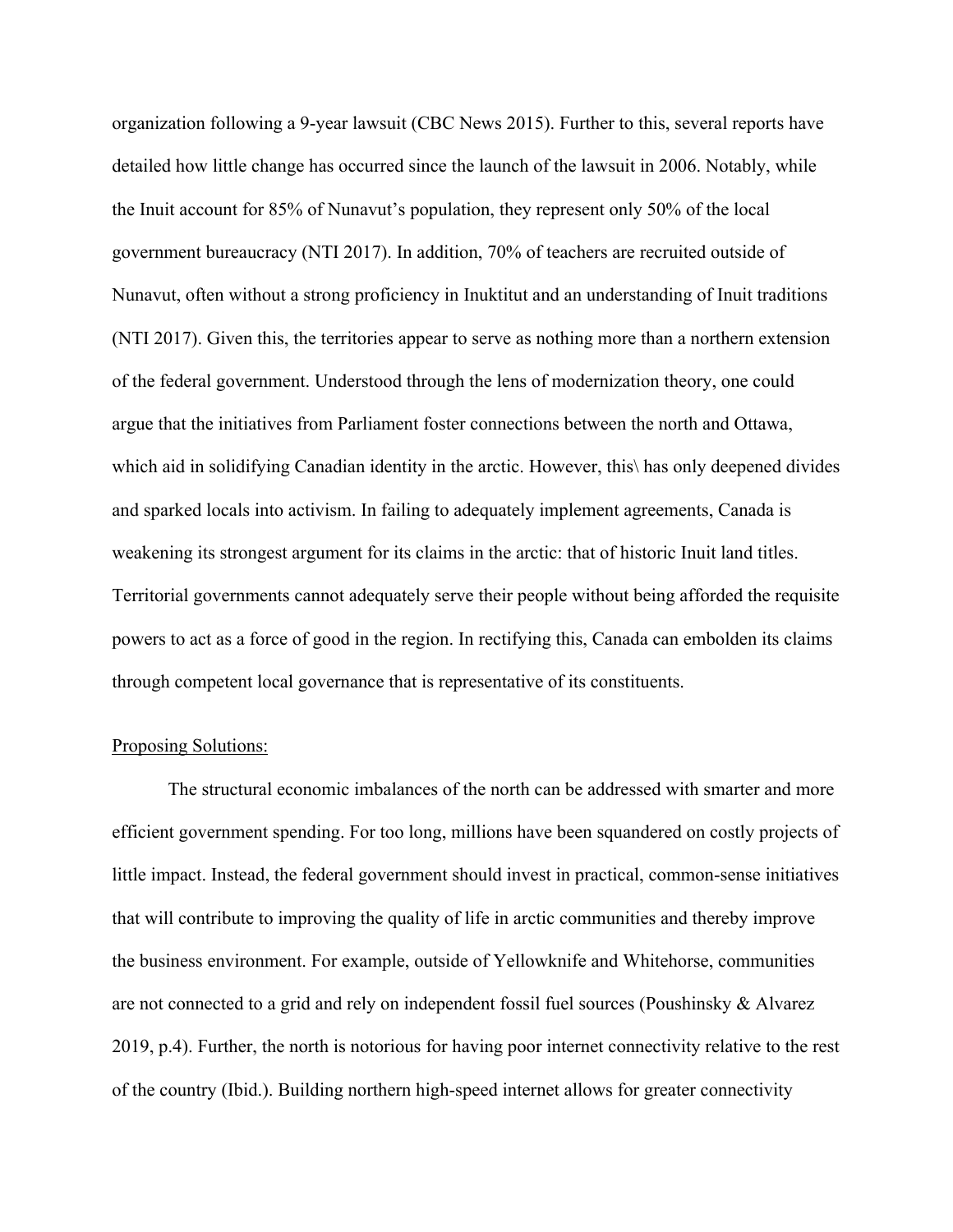between isolated areas, facilitating more development (Ibid., p.6). The government should also increase research capabilities in the arctic. The environment's constantly changing nature requires careful oversight by scientists to ensure northern development is sustainable (Ibarguchi et al. 2018, p.5). These seemingly low-impact initiatives help make day-to-day living in the north substantially easier and ensure growth is conducted in an environmentally conscious manner.

Arctic infrastructure has consistently been clouded by uncertainty due to cost overruns, changes in government policy and private corporations withdrawing from projects nearby. To combat this, the Government of Canada should fund more pre-construction work for proposals based in the north (Ibid.). This allows for more effective government spending and stability, which generates confidence from the private sector to invest in the north. Infrastructure spending should focus on providing permanent links between arctic communities while also creating greater avenues for resource exploration. Improved infrastructure would allow for export access through arctic ports or pipelines (Boland et al. 2016, p.31). Given this, there should be substantial investment to construct year-round highways and pipelines to open the region for economic growth (Ibid.). Development should be more inclusive of communities to ensure resource development revenues benefit locals as well (Southcott et al. 2018, p.402). Additionally, the government should be more supportive of territorial government in tackling the high cost of living by expanding the Canada Mortgage Housing Corporation's mandate in the north, wherein construction costs per square foot are three times the rest of Canada (Tester 2009, p.140). In building territorial economies with a diminished reliance on federal transfers, Canada emboldens its claims by building self-sufficient communities.

Politically, there is much that the Government of Canada can do. Firstly, it should strive to fully implement the content of the 1993 Nunavut Land Claims Agreement. Nearly 30 years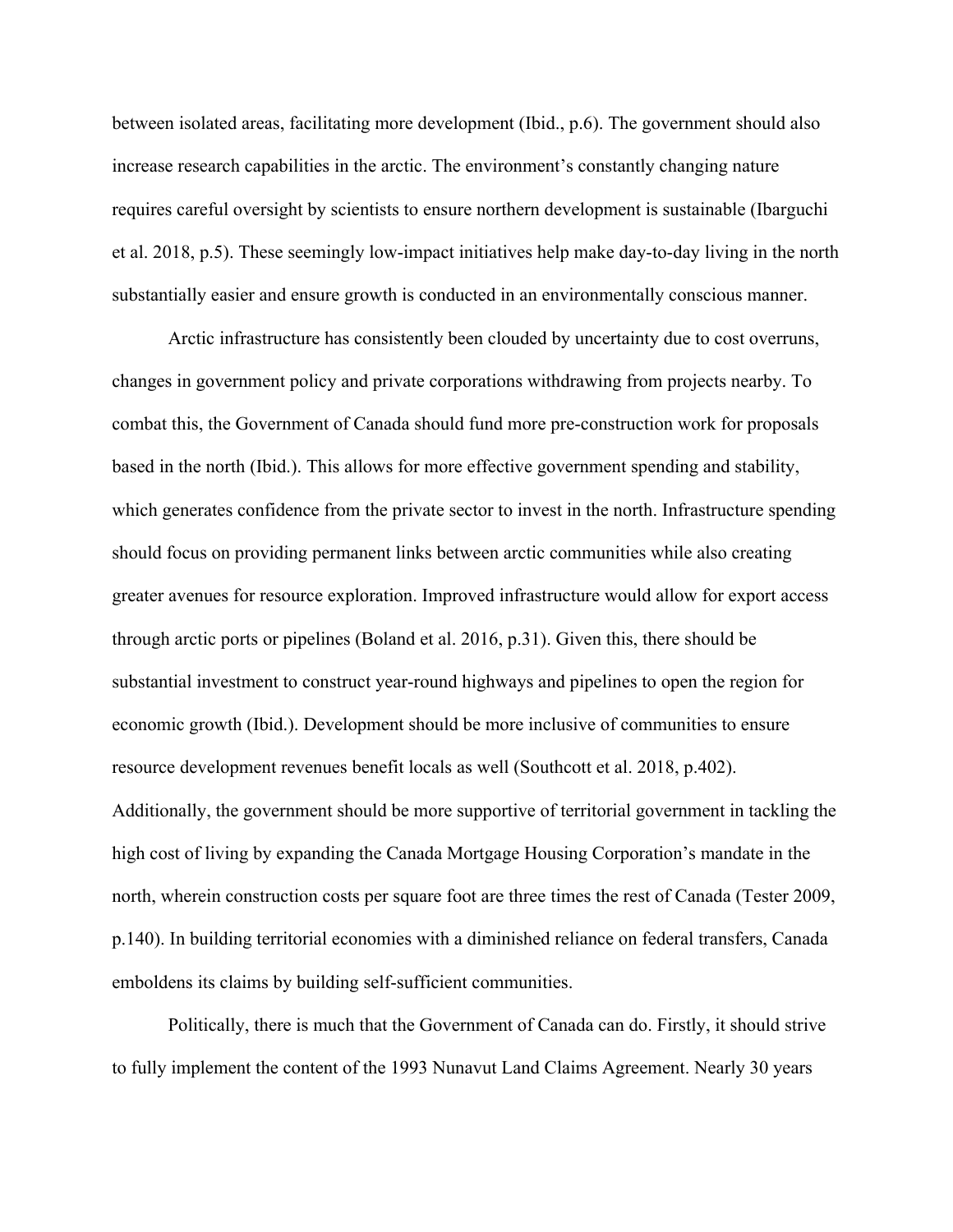on, several provisions remain to be fully executed. In addition to this, the Government of Canada should seek to complete its devolution negotiations with the territory. While Yukon and the Northwest Territories signed agreements in 2003 and 2014 respectively, the Nunavut government does not have legal jurisdiction over much of its land and resources. Signing an agreement would substantially expand the powers of locals, granting control over valuable resources (Mifflin 2008). Estimated to hold roughly 20 percent of Canadian oil and gas reserves, the economic potential of Nunavut is immense (Mifflin 2008). With increased development, the territorial government can provide adequate levels of funding to social programs to combat poor living conditions.

Outside of Nunavut, the Canadian government should work with the territories and create innovative policy to combat climate change. Cost of living is a major issue in the north, and fossil fuel usage is a major reason behind this, as it is relied upon to heat and electrify communities (McDonald & Pearce 2012, p. 466). Given this, developing renewable energy in the north is an initiative that would benefit the north immensely. Firstly, it reduces the harm on the environment and local communities. Secondly, it drastically reduces the cost of living, which in turn improves the quality of life. Between 2015-2020, arctic renewable electricity production nearly doubled, constituting 19% of electricity generated (Pembina 2020, p.4). With funding from both federal and territorial governments, this process could be greatly accelerated such that communities are able to avoid using fossil fuels. Producing innovative solutions to a worldwide problem helps strengthen Canada's claims in the arctic by displaying the capacity of the federal and territorial governments to exercise sovereignty and produce meaningful policy. Further to this, it makes northern living more affordable, allowing communities to use money previously spent on fossil fuels to supply other basic needs and improve conditions.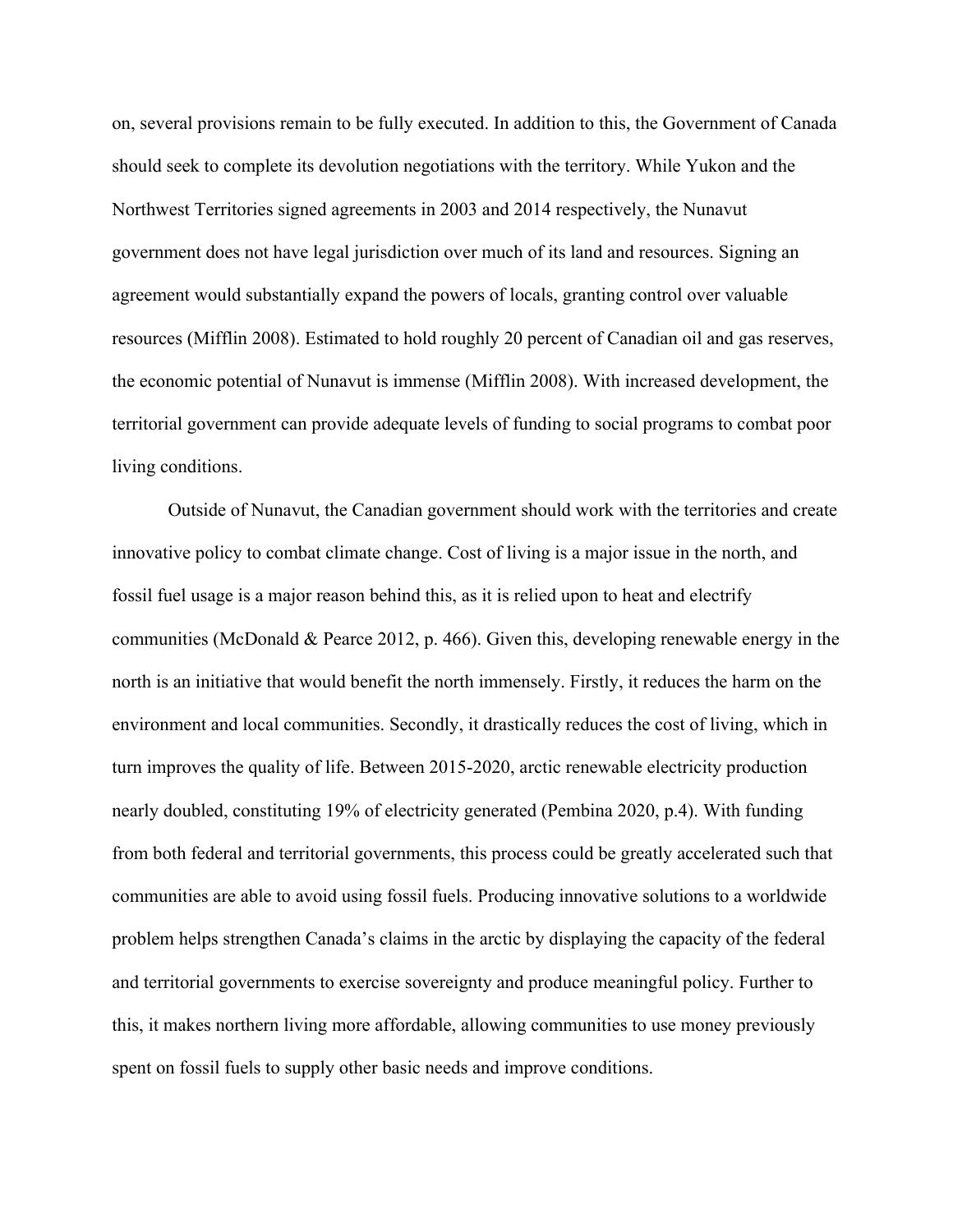## Conclusion

This paper found that the north is a region suffering from a lack of investment and good governance. Analyzing existing issues through the lens of the modernization theory revealed that the federal government's arctic nation-building policies have built unbalanced state-dominated economies and weak local legislatures. In attempting to replicate historical success with uniting the provinces, Canada did not adequately adjust to the different conditions posed by the north. The weak institutions, harsh climate, and poor access links are factors that have rendered many government initiatives as ineffective. To bolster Canadian claims over the arctic, Parliament should fully implement the many treaty agreements with indigenous groups in the north. Further to this, it should sign a devolution agreement with Nunavut, granting the territory greater control over its land and resources. This contributes to the development of an Inuit-led local bureaucracy that is creating effective policy. Additionally, there should be joint federal-territorial initiatives to combat climate change and spread renewable energy sources across the arctic. Economically, Canada should collaborate with territories in improving basic needs, which include high-speed internet and connections to electrical grids. Moreover, it should be more selective in infrastructure projects, completing proposals that have undergone feasibility studies. Construction would alleviate the patchwork of roads in the north, providing connections between communities and facilitating greater resource exploration. These findings should encourage policymakers and other actors to shift Canadian arctic policy from initiatives imposed by Parliament to a more collaborative approach. In working with territories and local communities, the government can create proposals that address the unique issues of regions in the north, rather than wasting millions on ineffective projects. In turn, this would create a healthier, more vibrant north, which strengthens Canada's arctic claims.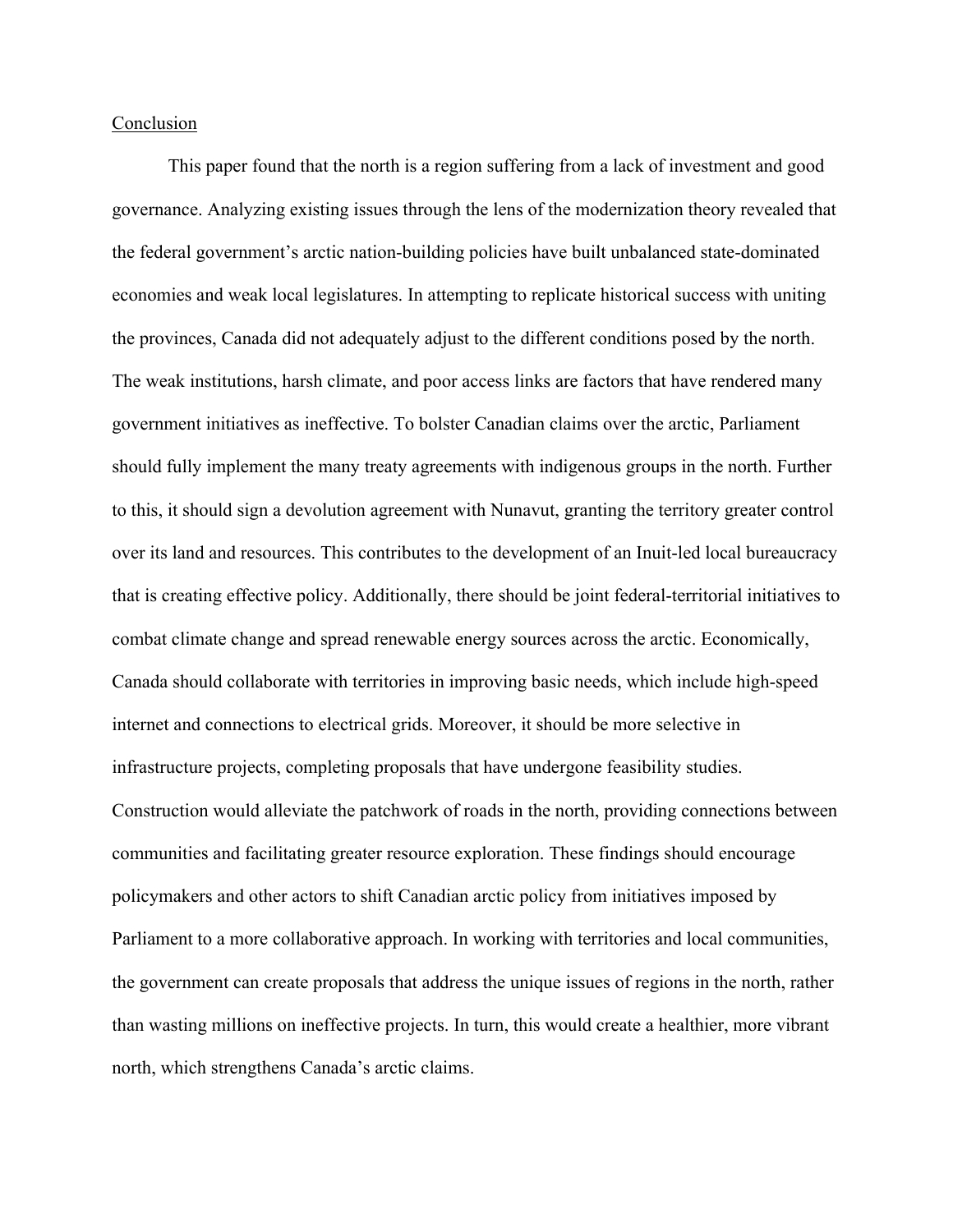## Works Cited

Ajzenstat, Janet. *Canada's Founding Debates*. University of Toronto Press, 2003.

- Alcantara, Christopher. "Theories." Regionalism and the West. YouTube. October 2020. Lecture.
- Boland, Kells, et al. Centre for International Governance Innovation, 2016, pp. 27–35, *Arctic Ports and Northern Corridors in Transition*, www.jstor.org/stable/resrep05237.8. Accessed 20 Nov. 2020.
- Exner-Pirot, Heather, et al. Centre for International Governance Innovation, 2019, pp. 14– 21, *Canada's Northern Economic Development Paradigm and Its Failures*, www.jstor.org/stable/resrep21105.6. Accessed 20 Nov. 2020.
- Government of Canada, Statistics Canada. *Life Expectancy at Birth and at Age 65, by Province and Territory, Three-Year Average*, Government of Canada, Statistics Canada, 6 Dec. 2017, www150.statcan.gc.ca/t1/tbl1/en/tv.action?pid=1310040901.
- Hjort, J. et al. "Degrading permafrost puts Arctic infrastructure at risk by mid-century." *Nature Communications* 10**,** 264 (2019). https://doi.org/10.1038/s41467-018-08240-4
- Ibarguchi, G., V. Rajdev, and M. S. Murray. "Are Current Research Funding Structures Sufficient to Address Rapid Arctic Change in a Meaningful Way?". *Polar Research*, vol. 37, Nov. 2018, https://polarresearch.net/index.php/polar/article/view/3401.
- Mcdonald, Nicole C., and Joshua M. Pearce. "Renewable Energy Policies and Programs in Nunavut: Perspectives from the Federal and Territorial Governments." *Arctic*, vol. 65, no. 4, 2012, pp. 465–475. *JSTOR*, www.jstor.org/stable/41758915. Accessed 20 Nov. 2020.
- Mifflin, Michael. "Canada's Arctic Sovereignty and Nunavut's place in the federation", Policy Options, 1 Jul 2008, https://policyoptions.irpp.org/magazines/quebec-1608- 2008/canadas-arctic-sovereignty-and-nunavuts-place-in-the-federation/
- "NTI Report Confirms Enormous Economic Costs from Lack of Inuit in Government Work Forces in Nunavut." *Nunavut Tunngavik Inc.*, 12 Sept. 2017, www.tunngavik.com/news/nti-report-confirms-enormous-economic-costs-from-lack-ofinuit-in-government-work-forces-in-nunavut/.
- "Ottawa to Pay Nunavut Inuit \$255M in Settlement | CBC News." *CBCnews*, CBC/Radio Canada, 4 May 2015, www.cbc.ca/news/canada/north/ottawa-to-pay-nunavut-inuit-255min-settlement-1.3057973.
- Pembina Institute. *Diesel Reduction Progress in Remote Communities: Research Summary*. Pembina Institute, 2020, www.jstor.org/stable/resrep25466. Accessed 20 Nov. 2020.